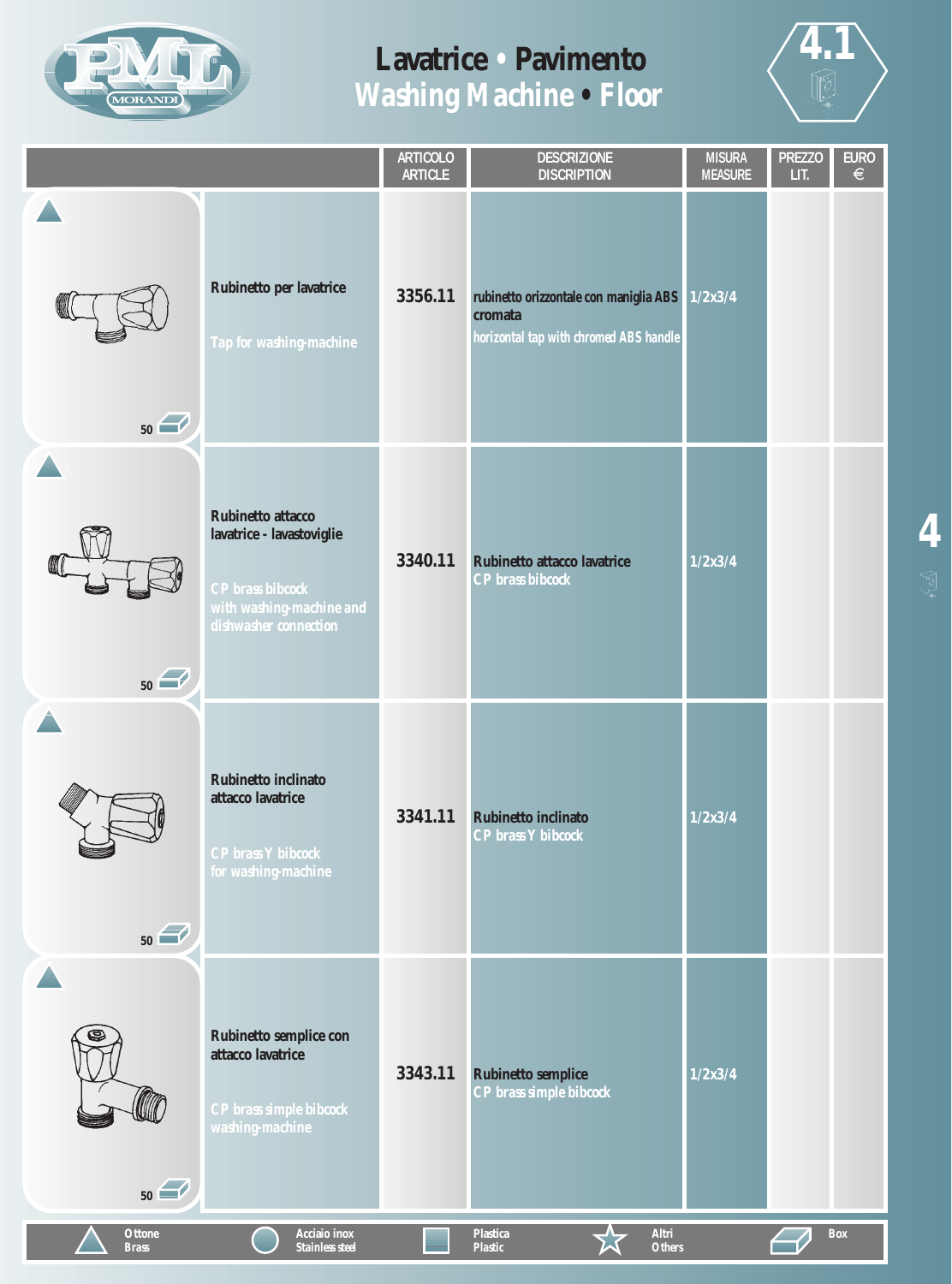



|                               |                                                                                                                                       | <b>ARTICOLO</b><br><b>ARTICLE</b> | <b>DESCRIZIONE</b><br><b>DISCRIPTION</b>                    | <b>MISURA</b><br><b>MEASURE</b> | <b>PREZZO</b><br>LIT. | <b>EURO</b><br>$\in$ |
|-------------------------------|---------------------------------------------------------------------------------------------------------------------------------------|-----------------------------------|-------------------------------------------------------------|---------------------------------|-----------------------|----------------------|
| 50                            | Rubinetto a 3 vie con<br>attacco lavatrice<br>CP brass three ways<br>washing-machine bibcock                                          | 3344.11                           | <b>Rubinetto 3 vie</b><br>CP brass 3 ways bibcock           | 1/2x1/2x3/4                     |                       |                      |
| 50                            | Distanziatore per<br>gruppi con rubinetto<br>attacco lavatrice<br>CP brass tap for mixer<br>with washing-machine<br><i>connection</i> | 3345.0                            | Distanziatori per gruppi<br>CP brass tap for mixer          | 1/2x3/4                         |                       |                      |
| ⋓<br>50                       | Rubinetto duplex con<br>attacco lavatrice<br><b>CP</b> double bibcock with<br>washing-machine<br>connection                           | 3354.11                           | <b>Rubinetto douplex</b><br><b>CP</b> double bibcock        | 1/2x3/4                         |                       |                      |
| 50                            | Rubinetto a sfera con<br>attacco lavatrice<br><b>CP</b> ball bibcock for<br>washing-machine                                           | 3346.11                           | Rubinetto a sfera<br><b>CP</b> ball bibcock                 | 1/2x3/4                         |                       |                      |
| <b>Ottone</b><br><b>Brass</b> | Acciaio inox<br><b>Stainless steel</b>                                                                                                |                                   | Altri<br><b>Plastica</b><br><b>Plastic</b><br><b>Others</b> |                                 |                       | <b>Box</b>           |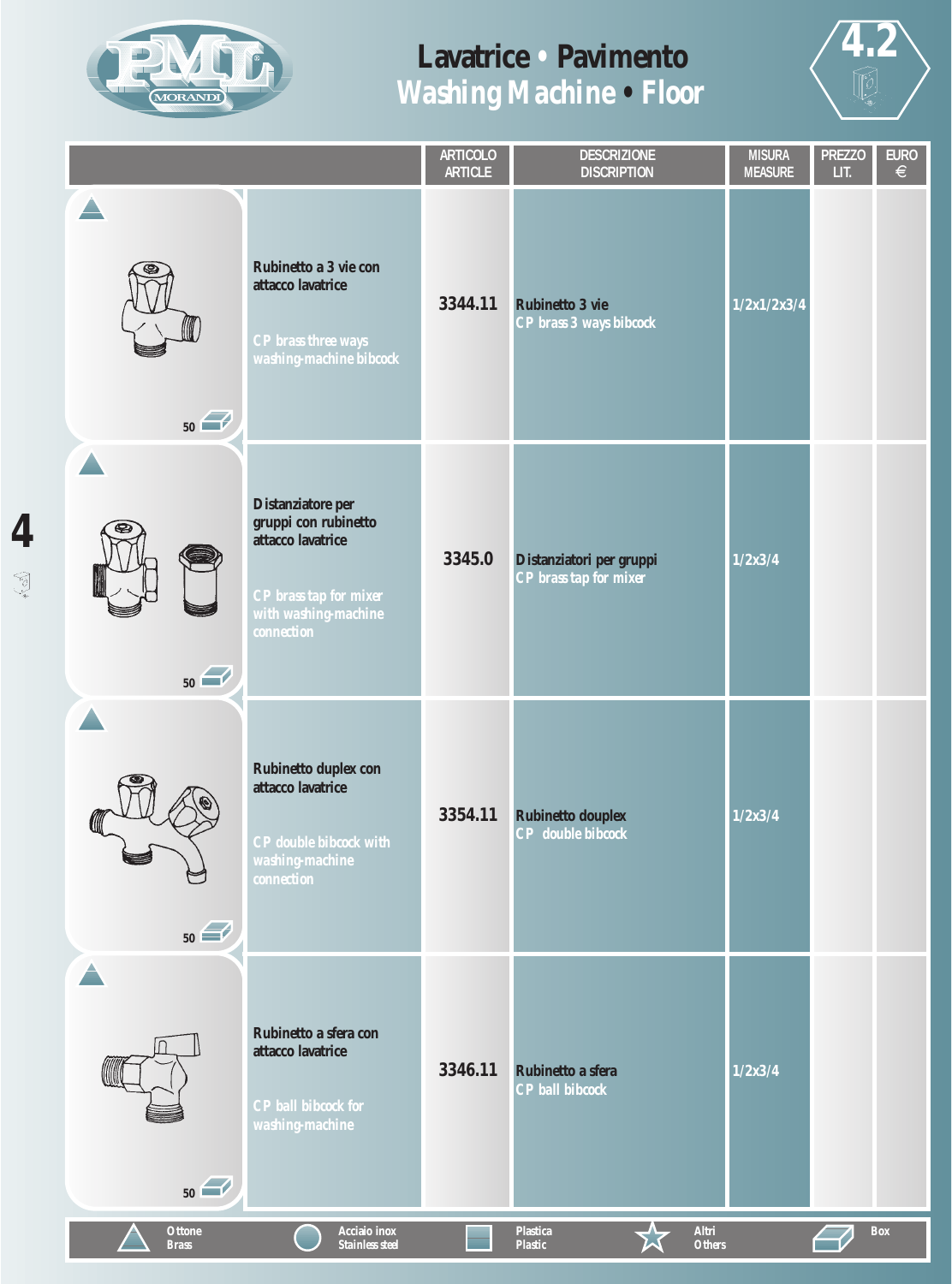



|                               |                                                                                                                     | <b>ARTICOLO</b><br><b>ARTICLE</b> | <b>DESCRIZIONE</b><br><b>DISCRIPTION</b>                                                                                                                                                                                              | <b>MISURA</b><br><b>MEASURE</b> | <b>PREZZO</b><br>LIT. | <b>EURO</b><br>$\in$ |
|-------------------------------|---------------------------------------------------------------------------------------------------------------------|-----------------------------------|---------------------------------------------------------------------------------------------------------------------------------------------------------------------------------------------------------------------------------------|---------------------------------|-----------------------|----------------------|
| 50                            | Rubinetto combinato per<br>lavatrice e sottolavabo<br>da $1/2$<br>1/2 washing-machine and<br>under basin tap        | 3380.11                           | rubinetto combinato senza dado<br>whashing-machine and under basin tap<br>without nut                                                                                                                                                 | 1/2x3/8x3/4                     |                       |                      |
|                               | Sifone lavatrice esterno<br>con valvola di ritegno<br>External trap for<br>washing-machine with<br>check valve      | 373<br>374<br>375                 | sifone lavatrice est. In ottone sbiancato<br>white brass external trap<br>for washing-machine<br>sifone lavatrice est. In PP bianco<br>white plastic external trap<br>for washing-machine<br>sifone lavatrice est. In ABS cromato Ø32 | <b>Ø32</b><br>Ø32               |                       |                      |
| 50                            | Sifone ad incasso per<br>lavatrice e lavastoviglie<br>in PEHD                                                       | 2013                              | chromed abs external trap<br>for washing-machine<br>a saldare o innestare<br>to weld or engage                                                                                                                                        | Ø40                             |                       |                      |
| 50                            | PEHD built-in trap for<br>washing-machine and<br>dish-washer<br>Sifone ad incasso per<br>lavatrice e lavastoviglie  | 2014.2                            | filettato con dado e codolo PVC Ø32                                                                                                                                                                                                   | 1"1/4                           |                       |                      |
| 50                            | in PEHD, con dado e<br>codolo<br>PEHD built-in trap for<br>washing-machine and<br>dish-washer, with nut and<br>tang | 2014.3                            | threaded with nut and Ø32 PVC tang<br>filettato con dado e codolo PVC Ø40<br>threaded with nut and Ø40 PVC tang                                                                                                                       | 1"1/2                           |                       |                      |
| <b>Ottone</b><br><b>Brass</b> | Acciaio inox<br>Stainless steel                                                                                     |                                   | <b>Plastica</b><br>Altri<br><b>Plastic</b><br><b>Others</b>                                                                                                                                                                           |                                 |                       | <b>Box</b>           |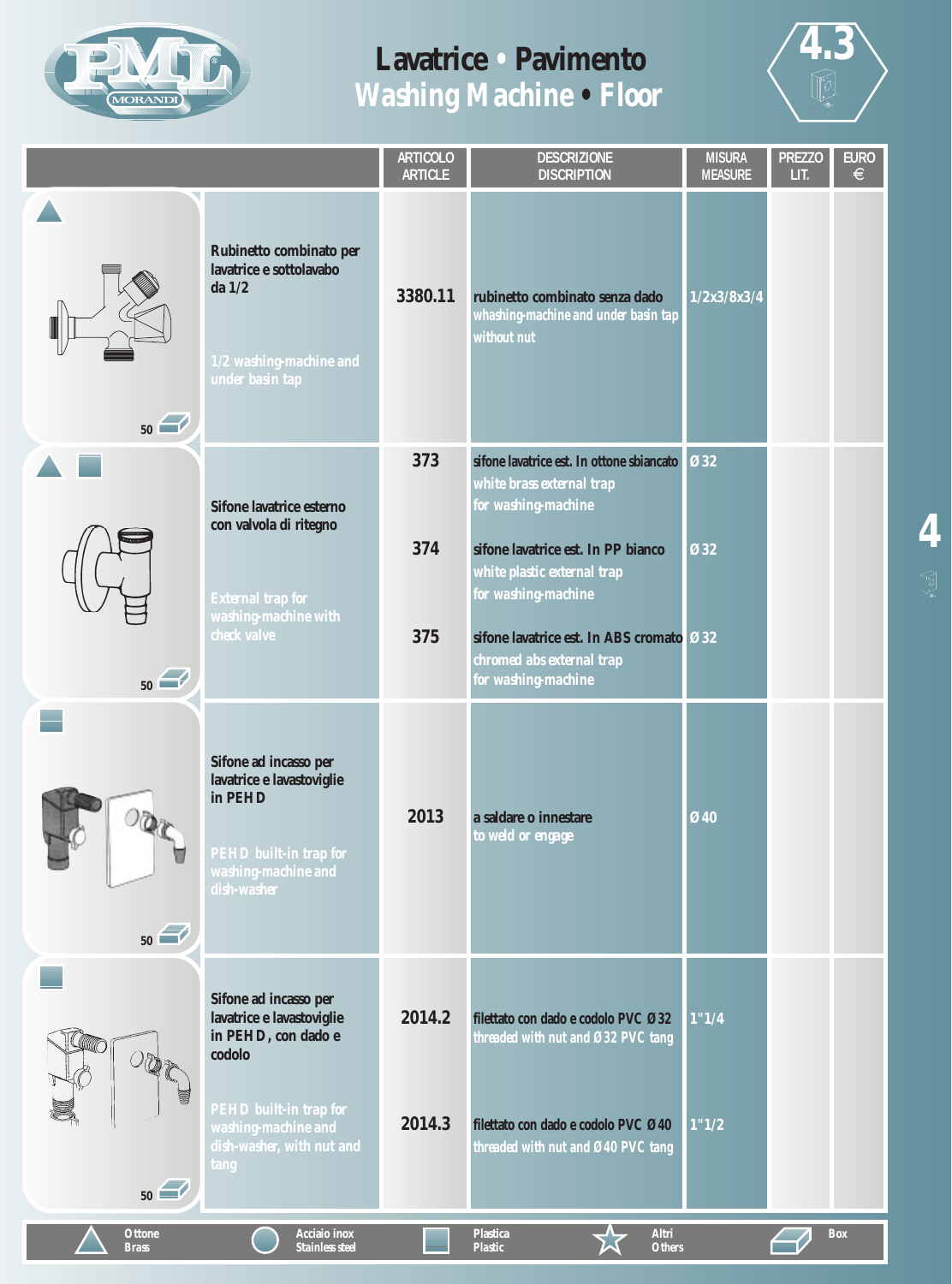



|                               |                                                                                                                                                                                                                                                                       |              | <b>DESCRIZIONE</b><br><b>DISCRIPTION</b>                                                                                                                                                    | <b>MISURA</b><br><b>MEASURE</b> | <b>PREZZO</b><br>LIT. | <b>EURO</b><br>€ |
|-------------------------------|-----------------------------------------------------------------------------------------------------------------------------------------------------------------------------------------------------------------------------------------------------------------------|--------------|---------------------------------------------------------------------------------------------------------------------------------------------------------------------------------------------|---------------------------------|-----------------------|------------------|
| 50                            | Sifone ad incasso per<br>lavatrice e lavastoviglie in<br>PVC ad incollaggio diretto<br>con le tubazioni<br>(colonna d'acqua 50mm)<br><b>Built-in PVC trap for</b><br>washing-machine and<br>dish-washer, directly to stick<br>with the tubes<br>(50mms wather column) | 2218         | con dado e portagomma bianco<br>piastra acciaio inox<br>with nut and white hose holder;<br>stainless steel plate                                                                            | Ø32 int.<br>Ø40 est.            |                       |                  |
| 30                            | Sifone ad incasso per<br>lavatrice in PEHD<br>mod. "SIRIO"<br>PEHD built-in trap for<br>washing-machine<br>"SIRIO" model                                                                                                                                              | 2027<br>2028 | scarico a saldare o innestare<br>to weld or engage discharge<br>scarico filettato da 1"1/2 con ghiera e<br>guarnizione conica<br>threaded 1"1/2 discharge with<br>washer and conical kasket | Ø40/50<br>1"1/2x@40             |                       |                  |
| $\frac{100}{200}$             | Curvetta portagomma per<br>lavatrici e lavastoviglie<br>Hose holder elbow for<br>whashing-machines and<br>dish-washers                                                                                                                                                | 2091<br>2092 | curvetta in MOPLEN con dado<br><b>MOPLEN</b> elbow with nut<br>curvetta in ABS cromato con dado<br><b>Chromed ABS elbow with nut</b>                                                        | 1"<br>1"                        |                       |                  |
| $\boxed{100}$                 | Prolunga filettata in PP per<br>allungare il bocchettone<br>del sifone lavatrice<br><b>PLASTIC</b> threaded<br>extension to extend the<br>union of washing-machine<br><b>trap</b>                                                                                     | 2029         | prolunga mm65 con dado 1"<br>65mms extension with 1" nut                                                                                                                                    | 1"                              |                       |                  |
| <b>Ottone</b><br><b>Brass</b> | Acciaio inox<br><b>Stainless steel</b>                                                                                                                                                                                                                                |              | <b>Plastica</b><br>Altri<br><b>Others</b><br><b>Plastic</b>                                                                                                                                 |                                 |                       | <b>Box</b>       |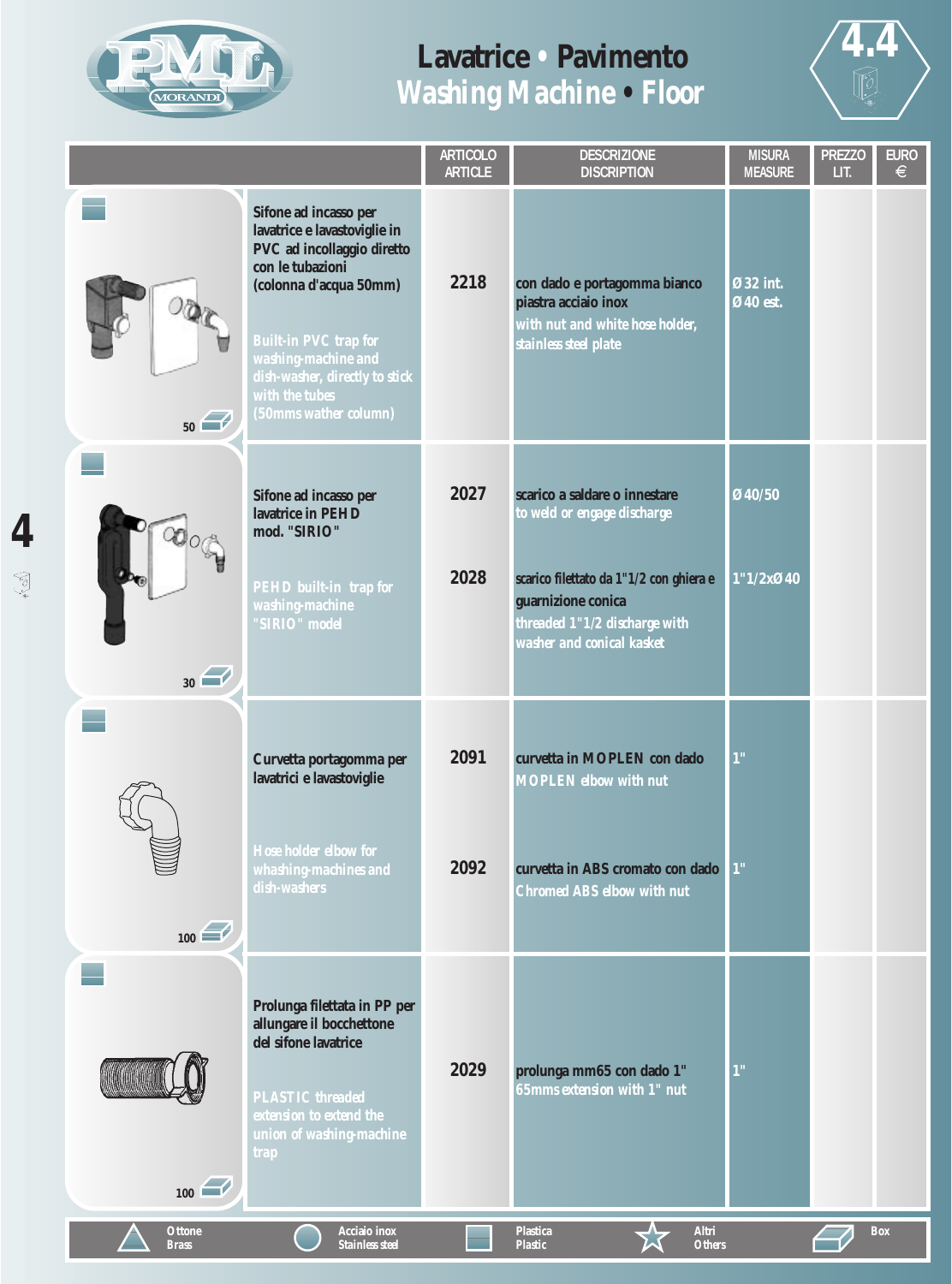



| 326<br>1"1/4<br>raccordo intermedio<br>Raccordo intermedio per<br>intermedy connection<br>attacco lavatrice<br><b>Intermedy connection</b><br>327<br>1"1/2<br>raccordo intermedio<br>for washing-machine<br>intermedy connection<br>50<br>320.100<br>tubo lavatrice lungo<br>cm.100<br>washing-machine hose length<br>320.150<br>cm.150<br>Tubo di carico per<br>320.200<br>cm.200<br>lavatrice F 3/4 x F 3/4<br>320.250<br>cm.250<br><b>Washing-machine inlet</b><br>320.300<br>cm.300<br>hose, $\overline{F}3/4$ x $\overline{F}3/4$<br>320.400<br>$\overline{\text{cm}}$ .400<br>50<br>320.500<br>cm.500<br>321.100<br>cm.100<br>tubo lavatrice, con curva, lungo<br>washing-machine hose, with elbow, length<br>321.150<br>cm.150<br>Tubo di carico per lavatrice<br>321.200<br>cm.200<br>con curvetta, F 3/4 x F 3/4<br>321.250<br>$\overline{\text{cm}}$ .250<br>washing-machine inlet hose<br>321.300<br>cm.300<br>with elbow, $F\,3/4$ x $F\,3/4$<br>321.400<br>cm.400<br>50<br>321.500<br>cm.500<br>322.150<br>tubo di scarico lungo<br>cm.150<br>washing-machine outlet hose, length<br>Tubo di scarico per<br>322.200<br>cm.200<br>lavatrice spiralato in<br>plastica, senza curva, con<br>supporto a 180°<br>322.250<br>cm.250<br>322.300<br>cm.300 |      |                               | <b>ARTICOLO</b><br><b>ARTICLE</b> | <b>DESCRIZIONE</b><br><b>DISCRIPTION</b> | <b>MISURA</b><br><b>MEASURE</b> | <b>PREZZO</b><br>LIT. | <b>EURO</b><br>$\epsilon$ |
|-----------------------------------------------------------------------------------------------------------------------------------------------------------------------------------------------------------------------------------------------------------------------------------------------------------------------------------------------------------------------------------------------------------------------------------------------------------------------------------------------------------------------------------------------------------------------------------------------------------------------------------------------------------------------------------------------------------------------------------------------------------------------------------------------------------------------------------------------------------------------------------------------------------------------------------------------------------------------------------------------------------------------------------------------------------------------------------------------------------------------------------------------------------------------------------------------------------------------------------------------------------------|------|-------------------------------|-----------------------------------|------------------------------------------|---------------------------------|-----------------------|---------------------------|
|                                                                                                                                                                                                                                                                                                                                                                                                                                                                                                                                                                                                                                                                                                                                                                                                                                                                                                                                                                                                                                                                                                                                                                                                                                                                 |      |                               |                                   |                                          |                                 |                       |                           |
|                                                                                                                                                                                                                                                                                                                                                                                                                                                                                                                                                                                                                                                                                                                                                                                                                                                                                                                                                                                                                                                                                                                                                                                                                                                                 |      |                               |                                   |                                          |                                 |                       |                           |
|                                                                                                                                                                                                                                                                                                                                                                                                                                                                                                                                                                                                                                                                                                                                                                                                                                                                                                                                                                                                                                                                                                                                                                                                                                                                 |      |                               |                                   |                                          |                                 |                       |                           |
|                                                                                                                                                                                                                                                                                                                                                                                                                                                                                                                                                                                                                                                                                                                                                                                                                                                                                                                                                                                                                                                                                                                                                                                                                                                                 |      |                               |                                   |                                          |                                 |                       |                           |
|                                                                                                                                                                                                                                                                                                                                                                                                                                                                                                                                                                                                                                                                                                                                                                                                                                                                                                                                                                                                                                                                                                                                                                                                                                                                 |      |                               |                                   |                                          |                                 |                       |                           |
| hose in plastic, without<br>Per curva aggiungere<br>322.400<br>cm.400                                                                                                                                                                                                                                                                                                                                                                                                                                                                                                                                                                                                                                                                                                                                                                                                                                                                                                                                                                                                                                                                                                                                                                                           | 1200 | <b>Washing-machine outlet</b> |                                   |                                          |                                 |                       |                           |
| elbow, with 180° support<br>for elbow addition<br>50<br>322.500<br>cm.500<br>Acciaio inox<br>Altri<br><b>Ottone</b><br><b>Plastica</b><br>Box<br><b>Plastic</b><br><b>Others</b><br><b>Brass</b><br><b>Stainless steel</b>                                                                                                                                                                                                                                                                                                                                                                                                                                                                                                                                                                                                                                                                                                                                                                                                                                                                                                                                                                                                                                      |      |                               |                                   |                                          |                                 |                       |                           |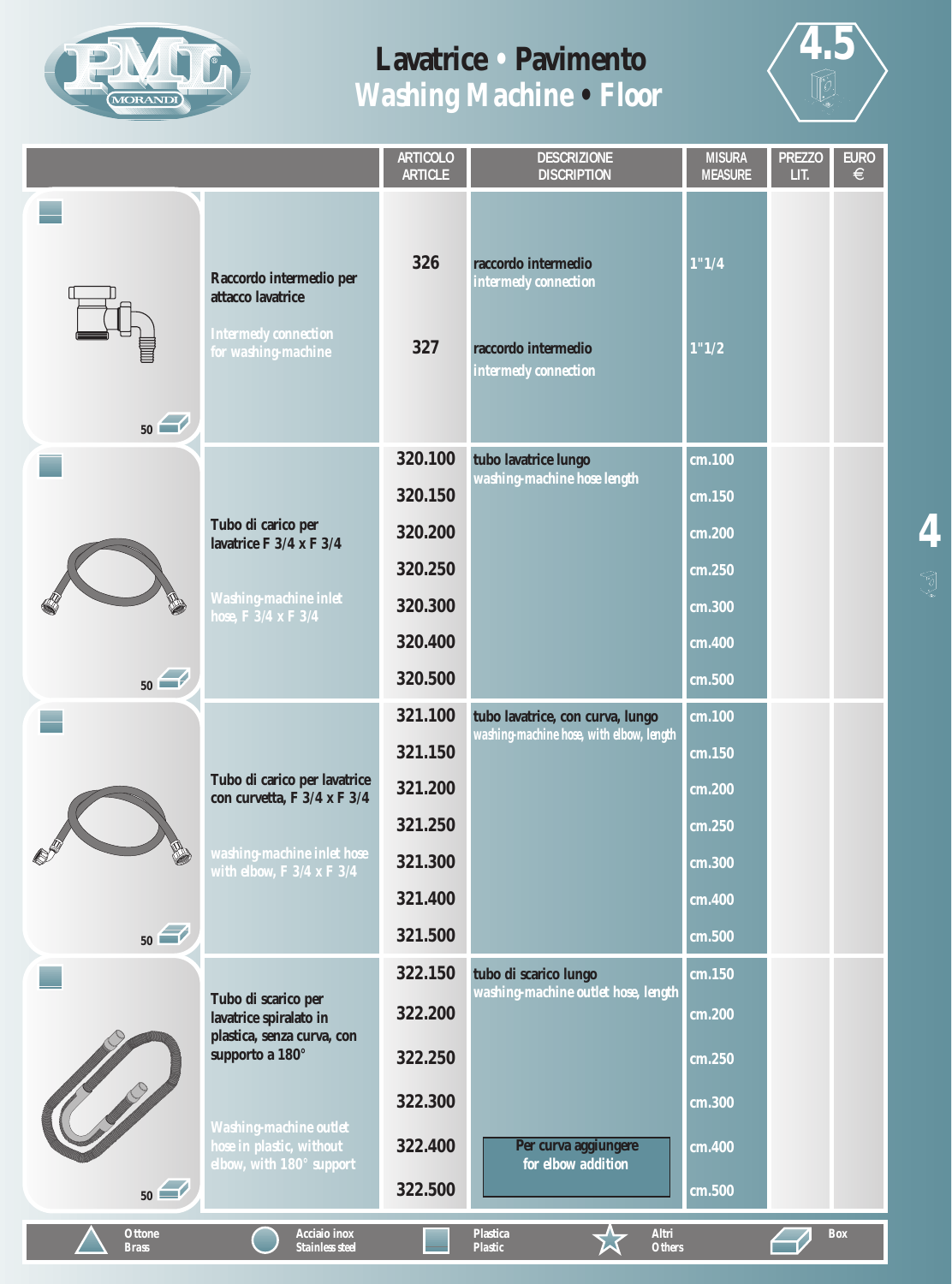



|                               |                                                                                                                                 | <b>ARTICOLO</b><br><b>ARTICLE</b> | <b>DESCRIZIONE</b><br><b>DISCRIPTION</b>                                                   | <b>MISURA</b><br><b>MEASURE</b> | <b>PREZZO</b><br>LIT. | <b>EURO</b><br>$\in$ |
|-------------------------------|---------------------------------------------------------------------------------------------------------------------------------|-----------------------------------|--------------------------------------------------------------------------------------------|---------------------------------|-----------------------|----------------------|
|                               | Tubo di scarico per<br>lavatrice, in plastica<br>flessibile ed estensibile                                                      | 323                               | tubo di scarico estensibile<br>da cm70 a cm200<br>extensible wash-fless from cm70 to cm200 |                                 |                       |                      |
|                               | Extensible corrugate<br>washing-machine outlet<br>hose                                                                          | 324                               | tubo di scarico estensibile<br>da cm80 a cm270<br>extensible wash-fless from cm80 to cm270 |                                 |                       |                      |
| 50                            | Per curva aggiungere<br>for elbow addition                                                                                      | 325                               | tubo di scarico estensibile<br>da cm80 a cm500<br>extensible wash-fless from cm80 to cm500 |                                 |                       |                      |
| 50                            | Piastra in ottone cromato<br>con o.r. per piletta<br>pavimento<br>Chromium plated brass<br>plate with o-ring for<br>floor waste | 697                               | piastra orientabile mis. 120x120<br>120x120 ball-jointed plate                             | Ø90                             |                       |                      |
|                               | Piletta sifoide pavimento<br>pesante senza codolo                                                                               | 410.2                             | circolare Ø92 con uscita filettata<br>Ø92 round waste with threaded outlet                 | 1"1/4                           |                       |                      |
| 50                            | <b>Heavy type floor waste</b><br>without tang                                                                                   | 411.2                             | quadrata 100x100 con uscita filettata 1"1/4<br>100x100 square waste with threaded outlet   |                                 |                       |                      |
| <b>RABBBC</b>                 |                                                                                                                                 | 412                               | circolare Ø92 con uscita liscia<br>Ø92 round waste with smooth outlet                      | Ø40                             |                       |                      |
|                               | Piletta sifoide pavimento<br>con curva incorporata                                                                              | 412.2                             | circolare Ø92 con uscita filettata<br>Ø92 round waste with threaded outlet                 | 1"1/4                           |                       |                      |
| <b>BRACH</b><br>50            | <b>Floor waste with</b><br>incorporated bend                                                                                    | 412.3                             | circolare Ø92 con uscita filettata<br>Ø92 round waste with threaded outlet                 | 1"1/2                           |                       |                      |
| <b>Ottone</b><br><b>Brass</b> | Acciaio inox<br><b>Stainless steel</b>                                                                                          |                                   | Altri<br><b>Plastica</b><br><b>Plastic</b><br><b>Others</b>                                |                                 |                       | <b>Box</b>           |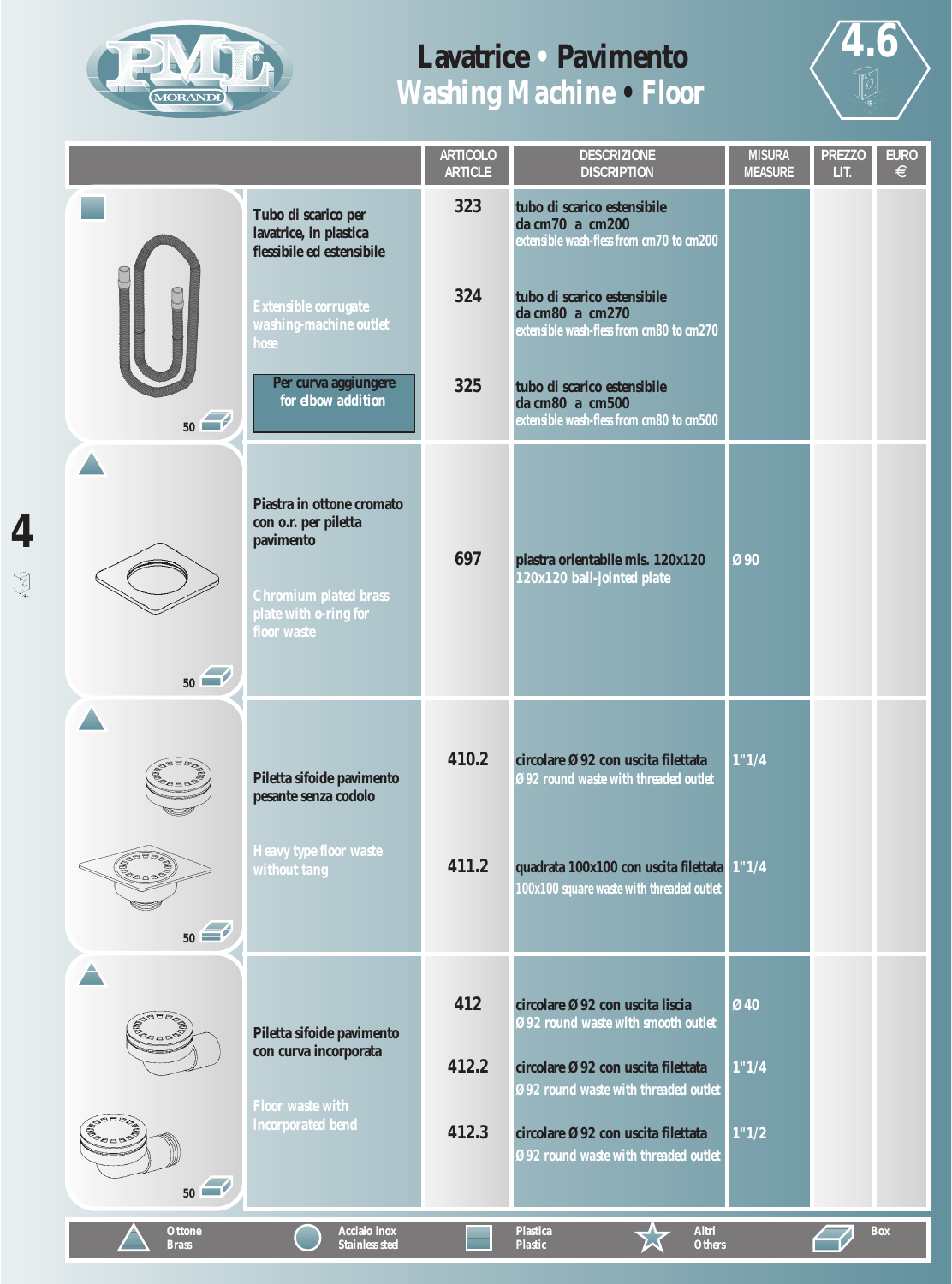



|                                          |                                                                                                                                                       | <b>ARTICOLO</b><br><b>ARTICLE</b> | <b>DESCRIZIONE</b><br><b>DISCRIPTION</b>                                                                                                                                                                                                                        | <b>MISURA</b><br><b>MEASURE</b> | <b>PREZZO</b><br>LIT. | <b>EURO</b><br>$\in$ |
|------------------------------------------|-------------------------------------------------------------------------------------------------------------------------------------------------------|-----------------------------------|-----------------------------------------------------------------------------------------------------------------------------------------------------------------------------------------------------------------------------------------------------------------|---------------------------------|-----------------------|----------------------|
| <b>SOUD</b><br><b>CORD DR</b><br>$_{20}$ | Piletta sifoide pavimento<br>con curva incorporata<br><b>Floor waste with</b><br>incorporated bend                                                    | 413<br>413.2<br>413.3             | quadrata 120x120 con uscita liscia<br>100x100 square waste with smooth outlet<br>quadrata 120x120 con uscita filettata<br>100x100 square waste with threaded outlet<br>quadrata 120x120 con uscita filettata 1"1/2<br>100x100 square waste with threaded outlet | Ø40<br>1"1/4                    |                       |                      |
| 50                                       | Sifone a pavimento in<br>PEHD a 4 vie con uscita<br>di scarico Ø50<br>A ways PEHD floor<br>trap with $\boldsymbol{\mathcal{O}}50$<br>discharge outlet | 2030<br>2031                      | sifone basso h. mm120 a guarnizione<br>h.120mms low trap with gasket<br>sifone basso h. mm120 a saldare<br>h.120mms low trap to weld                                                                                                                            | Ø100<br>Ø100                    |                       |                      |
| $_{20}$                                  | Sifone a pavimento alto in<br>PEHD a 4 vie con uscita<br>di scarico Ø50<br>4 ways PEHD high floor<br>trap with Ø50<br>discharge outlet                | 2033<br>2034                      | sifone alto mm170 a guarnizione<br>h.170mms high trap with gasket<br>sifone alto mm170 a saldare<br>h.170mms high trap to weld                                                                                                                                  | Ø100<br>Ø100                    |                       |                      |
|                                          | Pozzetto a pavimento<br>in PVC incollabile con<br>"TANGIT"                                                                                            | 2232<br>2233<br>2234              | pozzetto PVC basso a 1 via<br>1 way PVC low drain well<br>pozzetto PVC basso a 2 vie<br>2 ways PVC low drain well                                                                                                                                               | Ø100<br>Ø100                    |                       |                      |
| $_{40}$<br><b>Ottone</b>                 | <b>PVC</b> floor drain well<br>sticking with<br>"TANGIT"<br>Acciaio inox                                                                              | 2235                              | pozzetto PVC basso a 4 vie<br>4 ways PVC low drain well<br>pozzetto PVC alto a 4 vie<br>4 ways PVC high drain well<br><b>Plastica</b><br>Altri                                                                                                                  | Ø100<br>Ø100                    |                       | <b>Box</b>           |
| <b>Brass</b>                             | <b>Stainless steel</b>                                                                                                                                |                                   | <b>Plastic</b><br><b>Others</b>                                                                                                                                                                                                                                 |                                 |                       |                      |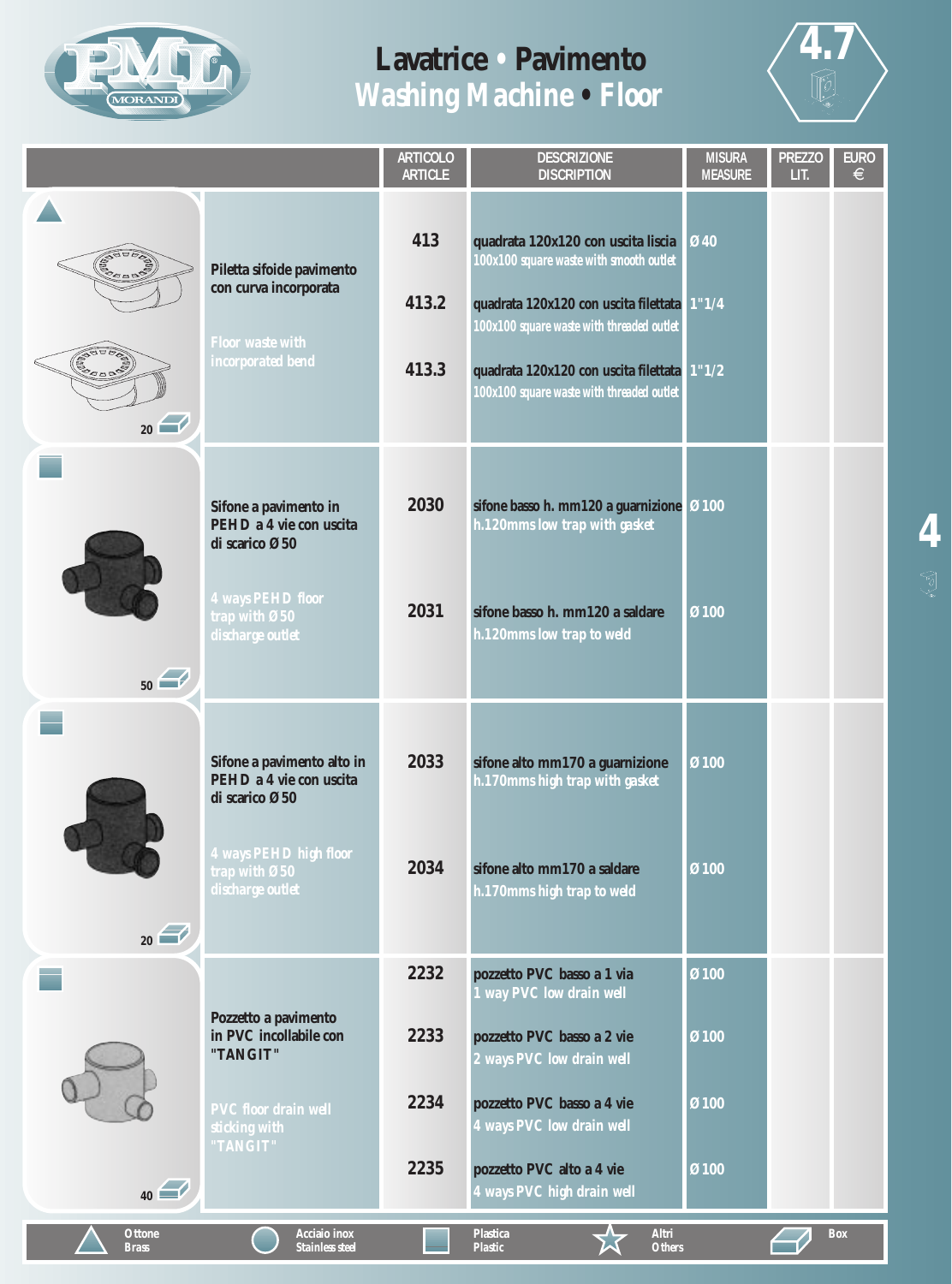

J

### **Lavatrice** *•* **Pavimento** *Washing Machine • Floor*



**Box**

|    |                                                                     | <b>ARTICOLO</b><br><b>ARTICLE</b> | <b>DESCRIZIONE</b><br><b>DISCRIPTION</b>                            | <b>MISURA</b><br><b>MEASURE</b> | <b>PREZZO</b><br>LIT. | <b>EURO</b><br>€ |
|----|---------------------------------------------------------------------|-----------------------------------|---------------------------------------------------------------------|---------------------------------|-----------------------|------------------|
|    | Pozzetto sifonato da<br>pavimento in PVC con                        | 2228                              | con griglia bianca con scarico<br>whit white grill and discharge    | Ø32 int.<br>Ø40 est.            |                       |                  |
|    | griglia e manichetta<br>regolabili<br>- colonna d'acqua mm50 -      | 2229                              | con griglia bianca con scarico<br>whit white grill and discharge    | Ø40 int.<br>Ø50 est.            |                       |                  |
|    | <b>PVC</b> floor drain well with<br>movable and adjustable<br>erill | 2230                              | con griglia cromata con scarico<br>whit chromed grill and discharge | Ø32 int.<br>Ø40 est.            |                       |                  |
| 50 | 50mms water column -                                                | 2231                              | con griglia cromata con scarico<br>whit chromed grill and discharge | Ø40 int.<br>Ø50 est.            |                       |                  |

**Pozzetto sifonato da pavimento con griglia orientabile e regolabile in altezza per raggiungere facilmente il livello prestabilito. Pur avendo una notevole capienza e capacità di scarico , non ha alterato le dimensioni verticali che sono solo di 76mm in altezza totale, permettendo quindi l'installazione anche nelle solette più basse. E' predisposto inoltre per ricevere la guaina in PVC, utilissima per riportare all'interno del pozzetto l'eventuale umidità creatasi.**

*Floor drain well with ball-joint and high adjustable grill to reach easily the fixed level. Even though it has a considerable space and drain capacity, it doesn't alter its vertical dimention that is 76mms only, in total hight, which permits installations also in the lowest slabs. Furthermore it is predisposed to receive the PVC sheath, help-ful to bring back inside the well the eventual created dampness*

|                               |                                                                                                                                                 | 2024.125 | tappo Ø90 con ombrello inox Ø125<br>090 cover with 0125 stainless steel plug        | $\overline{090}$ |
|-------------------------------|-------------------------------------------------------------------------------------------------------------------------------------------------|----------|-------------------------------------------------------------------------------------|------------------|
|                               | Tappo per sifone a<br>pavimento con o-ring<br>ad espansione                                                                                     | 2025.125 | tappo Ø100 con ombrello inox Ø125<br>Ø100 cover with Ø125 stainless steel plug      | Ø100             |
|                               | <b>Cover for floor trap</b><br>with expansion o-ring                                                                                            | 2024.150 | tappo Ø100 con ombrello inox Ø150 Ø100<br>Ø100 cover with Ø150 stainless steel plug |                  |
| 50                            |                                                                                                                                                 | 2025.150 | tappo Ø120 con ombrello inox Ø150<br>Ø120 cover with Ø150 stainless steel plug      | <b>Ø120</b>      |
| 50                            | Griglia per sifone a<br>pavimento con imbuto e<br>o-ring ad espansione<br><b>Grill for floor trap with</b><br>funnel and expansion<br>$0$ -ring | 2026     | con griglia in acciaio inox Ø125<br>with Ø125 stainless steel grill                 | Ø100             |
| <b>Ottone</b><br><b>Brass</b> | <b>Acciaio</b> inox<br><b>Stainless steel</b>                                                                                                   |          | <b>Plastica</b><br>Altri<br><b>Plastic</b><br><b>Others</b>                         |                  |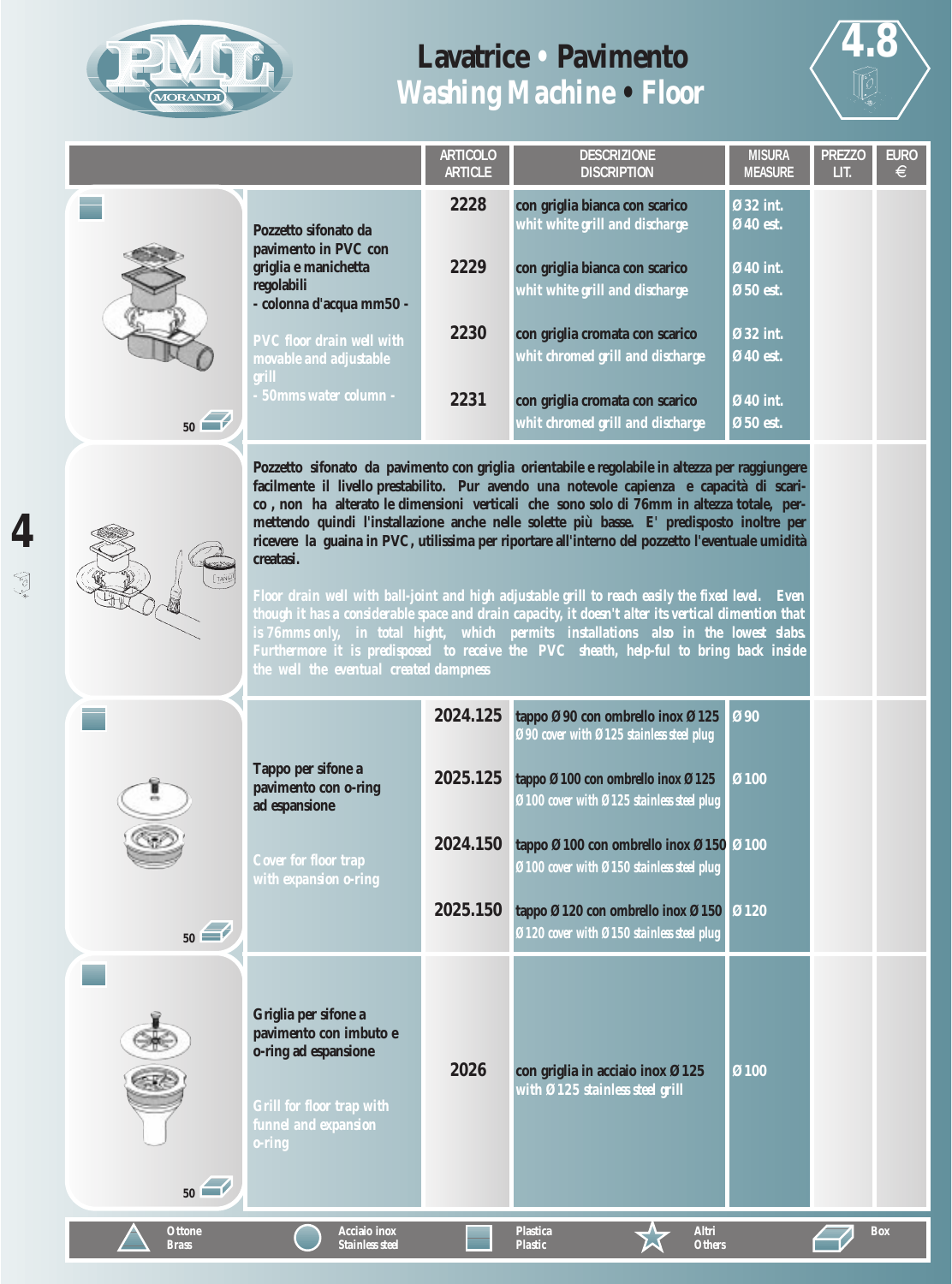



|                               |                                                                                                       | ARTICOLO<br><b>ARTICLE</b> | <b>DESCRIZIONE</b><br><b>DISCRIPTION</b>                                                           | <b>MISURA</b><br><b>MEASURE</b> | <b>PREZZO</b><br>LIT. | $\overline{E}$<br>$\overline{\epsilon}$ |
|-------------------------------|-------------------------------------------------------------------------------------------------------|----------------------------|----------------------------------------------------------------------------------------------------|---------------------------------|-----------------------|-----------------------------------------|
| 50                            | Ombrello inox con vite,<br>per tappo pavimento<br>Stainless steel plug<br>with screw, for floor cover | 2174<br>2175               | ombrello inox Ø127<br>Ø127 stainless steel plug<br>ombrello inox Ø140<br>Ø140 stainless steel plug | Ø127<br>Ø140                    |                       |                                         |
| 50                            | Riduzione a bicchiere<br>in PP<br><b>Plastic reduction</b>                                            | 2280                       | riduzione con Ø50 F. e Ø40 M.<br>reduction with Ø50 F. and Ø40 M.                                  |                                 |                       |                                         |
|                               |                                                                                                       |                            |                                                                                                    |                                 |                       |                                         |
|                               |                                                                                                       |                            |                                                                                                    |                                 |                       |                                         |
| <b>Ottone</b><br><b>Brass</b> | Acciaio inox<br>Stainless steel                                                                       |                            | Altri<br><b>Plastica</b><br><b>Others</b><br>Plastic                                               |                                 |                       | Box                                     |